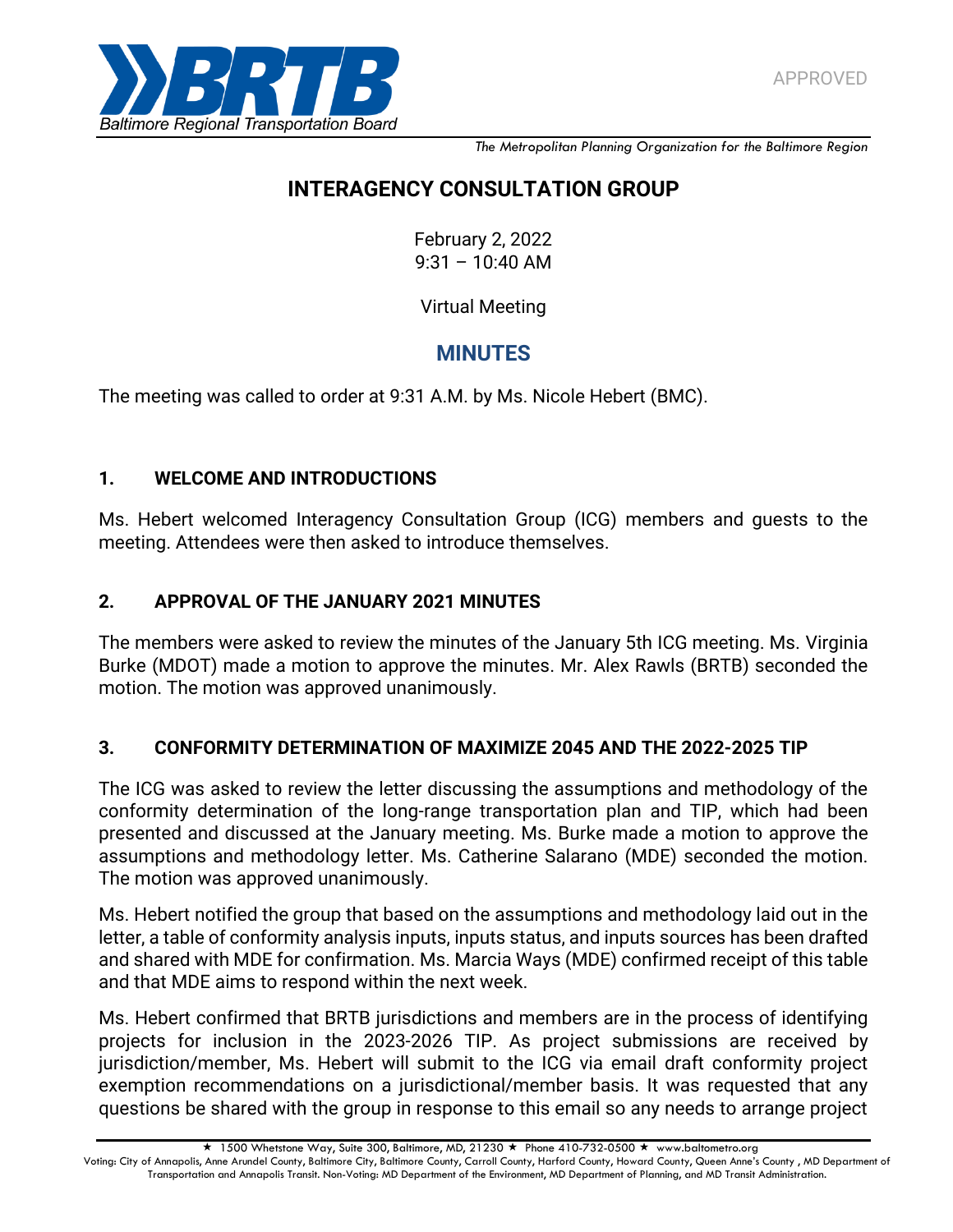Interagency Consultation Group February 2, 2022 Page No. 2 of 4

presentations can be identified as soon as possible. The goal is to prepare for approval of the conformity exemption recommendations at the upcoming April 6th ICG meeting.

## **4. MEMBER UPDATES**

ICG members were given the opportunity to provide updates.

- **BRTB** shared with the group that the Technical Committee approved the draft 2022-2023 UPWP to be released February 8th for public review. The UPWP includes a focus area regarding electric vehicle charging station siting. ICG members and meeting attendees were invited to follow up with any UPWP questions.
- **MDE** reminded the group that the second round of funding is open for light-duty EVSE installations using funds from the Volkswagen Mitigation Settlement. MDE will accept project proposals for the two frameworks until close of business on April 15th, 2022. For more information see:

[https://mde.maryland.gov/programs/Air/MobileSources/Pages/MarylandVolkswagenMit](https://mde.maryland.gov/programs/Air/MobileSources/Pages/MarylandVolkswagenMitigationPlan.aspx) [igationPlan.aspx.](https://mde.maryland.gov/programs/Air/MobileSources/Pages/MarylandVolkswagenMitigationPlan.aspx)

- **MDOT** provided a CMAQ program update regarding the reporting cycle. The FY 2021 benefit reporting will be submitted by MDOT to FHWA by March 1, and this data will be available publicly by July 1. The group was notified that by October 1 two CMAQ reports are due which will require BRTB action: the full period progress report summarizing progress over the last four years, and a baseline performance plan for the upcoming four years. Communications regarding these reports are in progress between MDOT, MDOT SHA, and BMC staff.
- **EPA Region 3** was unable to attend the meeting.
- **FHWA MD Division** echoed the MDOT CMAQ update, confirming that the agency is in communication with MDOT and MDOT SHA regarding TPM timelines.
- **FTA Region 3** did not have any updates.

### **5. PRESENTATION: OZONE SIP PLANNING**

Mr. Tad Aburn (MDE) provided a presentation summarizing an overview of the State Implementation Plan (SIP) planning process, the status of each active criteria pollutant applicable to the Baltimore region, and an anticipated timeline of planning milestones for the upcoming 2015 ozone National Ambient Air Quality Standards Bump Up SIP.

The presentation included a summary of criteria pollutant emissions health impacts, emissions sources, and progress in emissions reductions across the state of Maryland. It was shared with the group that EPA will be bumping up the Baltimore region ozone nonattainment designation from marginal to moderate, which will include the following requirements:

- Attainment demonstration by the end of the 2023 ozone season
- 15% reasonable further progress (RFP) over 6 years from 2017 to 2023
- An updated on-road mobile emissions conformity budget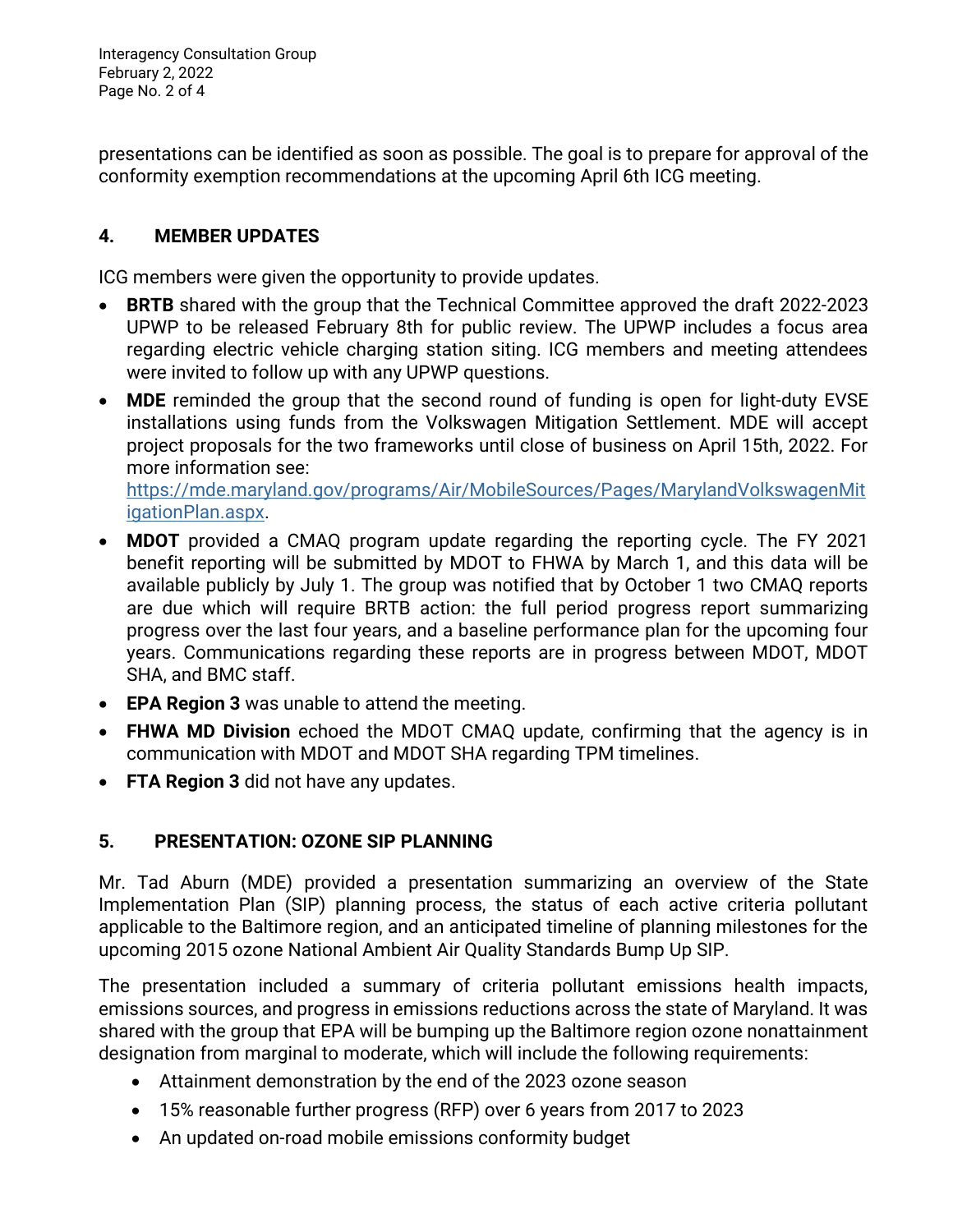Interagency Consultation Group February 2, 2022 Page No. 3 of 4

Contingency measures for failure to attain

An outline for how the requirements of a Bump up SIP will be met will be developed by MDE and submitted to EPA. MDE will need provision of on-road emissions data from MDOT, consultant, and BMC staff to complete the SIP.

It was discussed after the presentation that it is unknown at this time how the new conformity budget will impact submittal requirements for projects in the upcoming 2023 LRTP that is now under development. Monthly modeling discussions are ongoing between MDE, MDOT, consultant staff, and BMC to support conformity budget development. The modeling process can be completed using either the statewide model configurations or configurations specific to the Baltimore region. Testing will be needed to decide which configuration to utilize.

MDE noted that much of the ozone pollution reaching the Baltimore region is due to emissions carried in from upwind states. MDE is actively working on this issue, which is shared by the Washington DC-MD-VA region. Activity has included the filing of a petition in 2019 to the Ozone Transport Commission under Section 184(c) of the Clean Air Act, which has not yet been addressed by EPA. This petition calls for additional control measures to be applied in Pennsylvania within the Ozone Transport Region. It was highly recommended by MDE that a briefing on this issue be given to jurisdictional officials throughout the Baltimore region.

#### **6. OTHER BUSINESS**

There was no further business that anyone had to share. Ms. Hebert reminded the group that the next ICG meeting is scheduled for April 6 at 9:30 A.M. The meeting ended at 10:40.

### **ATTENDANCE**

#### *Members*

Kwame Arhin – Federal Highway Administration (FHWA) – Maryland Division Ryan Long – Federal Transit Administration (FTA) – Region 3 Catherine Salarano – Maryland Department of the Environment (MDE) Virginia Burke – Maryland Department of Transportation (MDOT) Alex Rawls – Baltimore Regional Transportation Board (BRTB)

#### *Staff and Guests*

George (Tad) Aburn – MDE Regina Aris – Baltimore Metropolitan Council (BMC) Charles Baber – BMC Ying-Tzu Chung – Michael Baker International Lindsay Donnellon – FHWA Nicole Hebert – BMC Dan Janousek – MDOT Zachary Kaufman – BMC Mohamed Khan – MDE Keith Kucharek – BMC